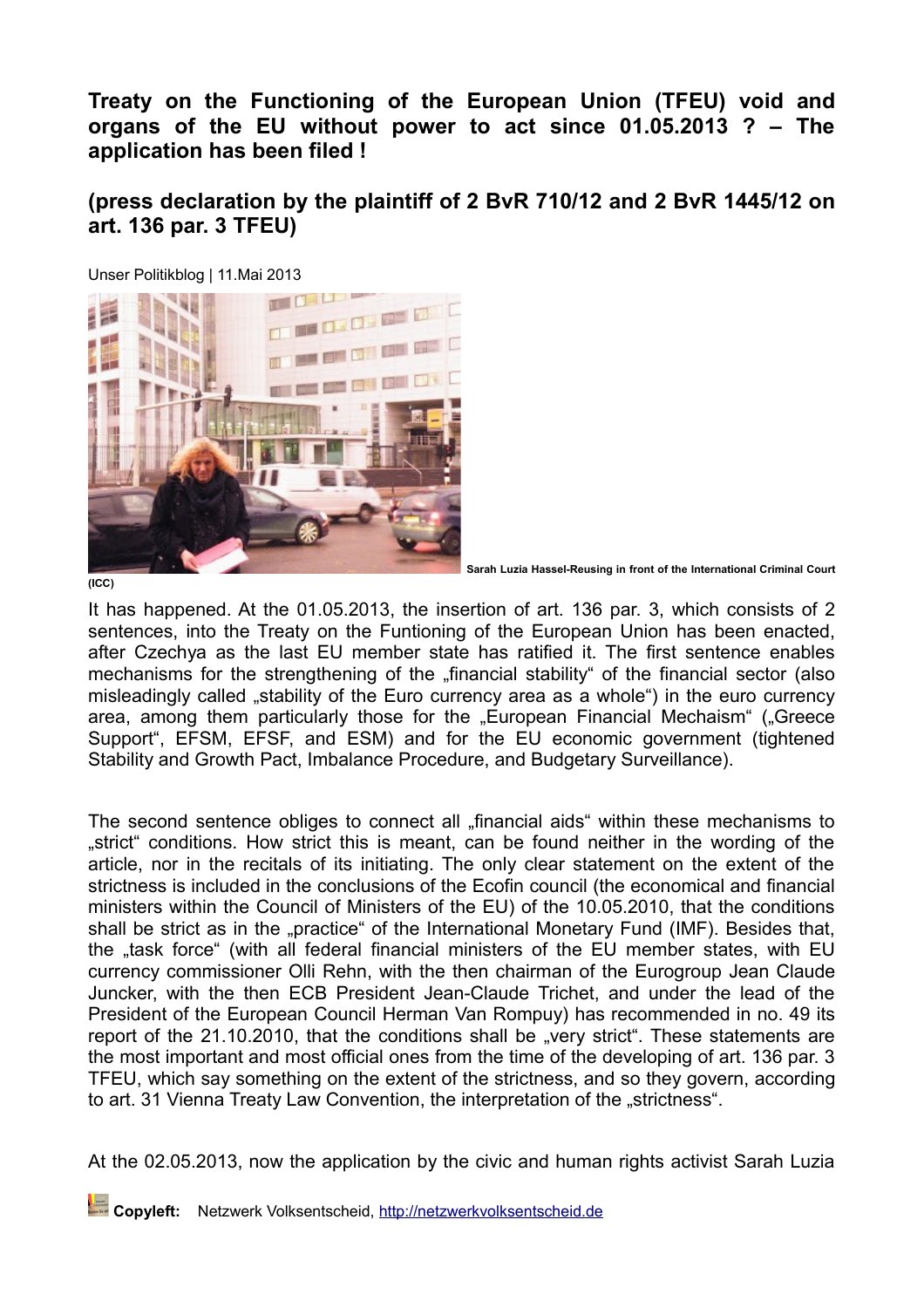Hassel-Reusing, to state the voidness of the TFEU, has been filed to the Constitutional Court, because this very obligation to a strictness as in the "practice" of the IMF incurably violates "ius cogens" and has as a result, according to the legal point of view of the civic and human rights activist, infected the TFEU with voidness. According to art. 53 Vienna Treaty Law Convention, international treaties, which violate "ius cogens", are completely void and thus ineffictive. The Vienna Treaty Law Convention does not contain any possibility to heal this voidness.

Before the second senat of the Constitutional Court, there are constitutional complaints against all 3 versions of the StabMechG, against the ESMFinG, against the law on the modification of the law on the administrating of the public debts (BSchuWG), and against the laws consenting to the ESM, to the Fiscal Compact, and to art. 136 par. 3 TFEU; one of them has been filed at the 29.05.2010, one at the 06.04.2012 (both today under file number 2 BvR 710/12), and six of them at the 30.06. 2012 (under file number 2 BvR 1445/12). In addition to that, she has, at the 21.11.2012, filed to the International Criminal Court (ICC) at The Hague a charge against unknown regarding the suspicion of crime against humanity by damaging the health of the Greeks (art. 7 par. 1 lit. k Roman Statute).

To the "ius cogens" belong prescriptions of international law with validity in many countries of the world, regarding whom the vast majority of the countries holds the legal point of view, that they have a particularly high rank above the normal rank of international law. Among the "ius cogens" is, as its highest part, the UN Charter (art. 103 UN Charter), but are also the universal human rights of the United Nations (art. 1 no. 3 UN Charter, art. 28 UDHR, art. 29 no. 3 UDHR, no. 279-282 of the judgement of the EU Court of 1st Instance on T-306/01 and the ICJ expert opinion of the 08.07. 1996 mentioned there), the universal criminal law, the Geneva and Hague Conventions of humanitarian law, several resolutions of the UN General Assembly, several unwritten legal principles, i. a. .

The nullity according to art. 53 Vienna Treaty Law Convention results, in this case, from an incurable violation of the universal human rights and possibly from incompability with art. 7 par. 1 lit. k Roman Statute. In addition to that, several charges have been filed to the International Criminal Court (ICC) for the suspicion, that by the conditions, on which the IMF has cooperated as a part of the Troika, particularly in the scope of the Greek debt restructuring via the EFSF, the health of the Greeks has been damaged by large scale, systematical, and intentious damaging of the health system and of the food supply, and that this way a crime against humanity according to art. 7 par. 1 lit. k Roman Statute has been committed. Already at 1988, the IMF employee Davison Budhoo has, in his written notice to the IMF on the cancellation of his job, accused the International Monetary Fund of genocide. In the foreword of the German edition of his written notice "Genug ist Genug" ("Enough is Enough"), which has been published by the Heinrich Böll foundation, Budhoo has stated in 1991, that UNICEF has, after a diligent investigation, confirmed his accusations of genocide, at that UNICEF, in addition to that, has found, that the IMF and the World Bank have, since 1982 (i. e. from a current perspective within a period between 1982 and 1991) been world-wide responsible for the death of up to seven million children under the age of five years. If these numbers are correct, then in the whole history of mankind only the IG-Farben / Nazi regime has, with Holocaust and Second World War, caused more victims than IMF and World Bank, which however, have caused significantly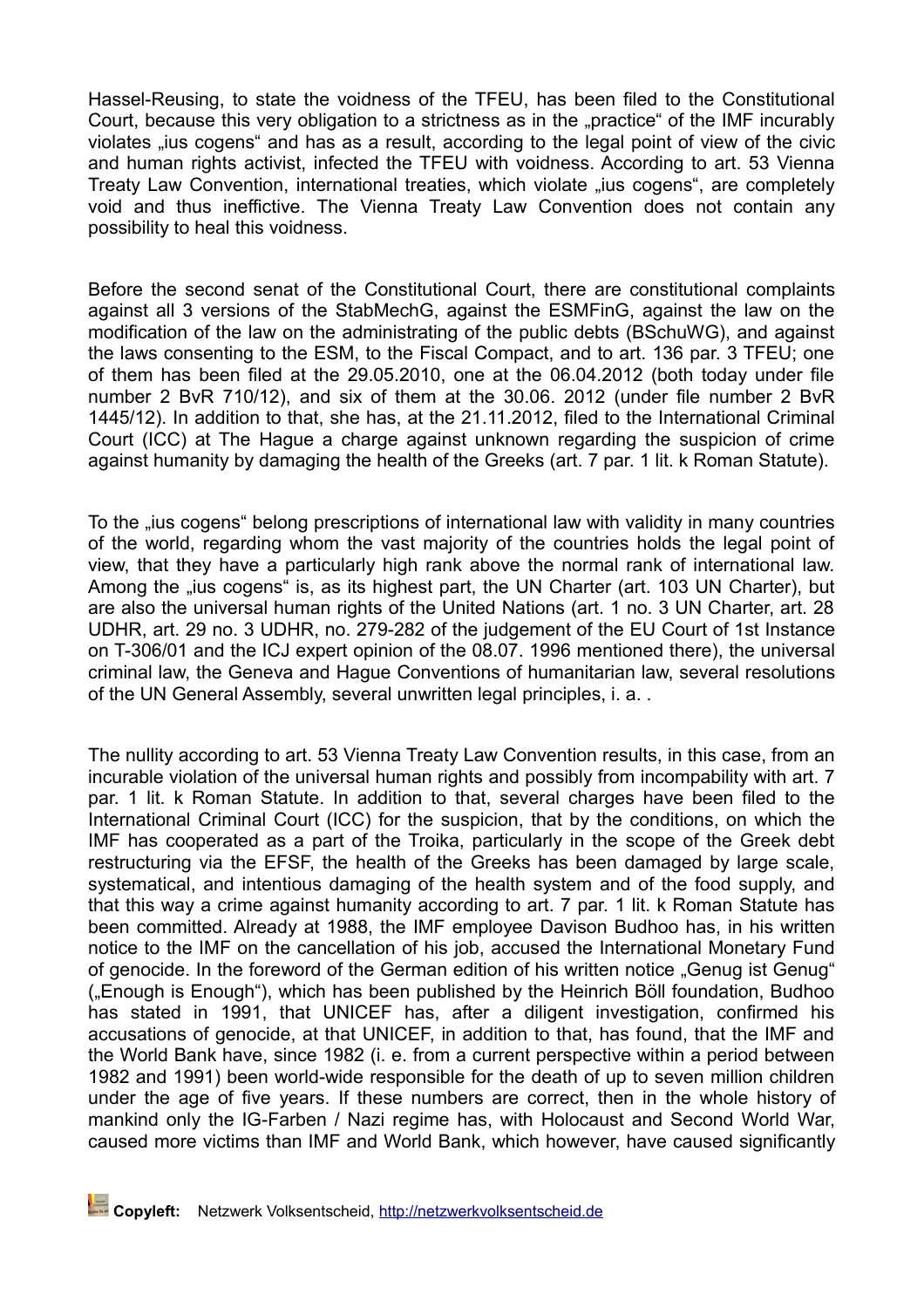more victims than Stalin, King Leopold, Mao, or Pol Pot.

In section VI. of the constitutional complaint of the 06.04.2012 and again in section IV.5 of the constitutional complaints of the 30.06.2012, on each about 40 pages, violations by the IMF especially of the universal human rights to social security incl. social insurance (art. 9 UN Social Pact), to food (art. 11 UN Social Pact), and to health (art. 12 UN Social Pact) have been shown, particularly referring to the book "The Globalization of Poverty and the New World Order" by the economist Prof. Dr. Michel Chossudovsky (Global Research), but also referring to many further sources. This way, it has been proven to the Constitutional Court already at the 06.04.2012, that the "practice", i. e. the usual behaviour of the IMF, takes nearly no consideration at all particularly to the social universal human rights, so that an obligation to a strictness as in the "practice" of the IMF is obviously incompatible to the universal human rights, and this, according to art. 53 Vienna Treaty Law Convention, makes the treaty void.

Starvation has been caused by IMF condtions by cuts into food and fuel subventions at Bolivia, Indonesia, Zambia, and Venezuela, by privatization and cuts into agrarian subventions at Somalia, by the prohibition of the financial redistribution between federal level and provinces as well as by the abolition of the family farmer seeds network at Ethiopia, by the enforced sale of the emergency food reserves at Ethiopia, Malawi, and Niger, by the enforced shift from food cultivation to tobacco cultivation at Malawi and Zimbabwe, by the abolition of food and fertilizer subventions at India, by the abolition of agariarian subventions as well as by trade liberalization at Bangla Desh, by the introduction of minimum farm sizes and by currency devaluation at Peru, and by currency devalution and price liberalization at Russia.

One reason of the creation of hunger at Greece has been, that the absolute poverty line related to Greek costs of living has not been investigated before imposing the austerity measures.

The damaging of the health system by IMF conditions has been shown at the examples of Albania, Bangla Desh, Brazil, Peru, Romania, Ruanda, Somalia, Vietnam, and in the name of the euro most detailed at Greece. In addition to that, referring to an article of Prisonplanet on a British study, it has been shown that the increase of the tuberculosis in the 1990ies in the former eastern bloc countries presumably also goes on the account of the imf-like strictness.

The damaging of the pensions has been shown at the examples of Brazil, Greece, Latvia, and Russia. For this purpose, Brazil has even been forced to change its constitution.

Greece has been forced to introduce a blocked account for the preeminent payment to the external creditors, which is going to be entrenched in the Greek constitution at 2013. The blocked account and drastical cuts into the health system have been imposed at February / March 2012, even though the Troika has known about the over-proportionally high indebtedness of the social insurance and of the hospitals at least since its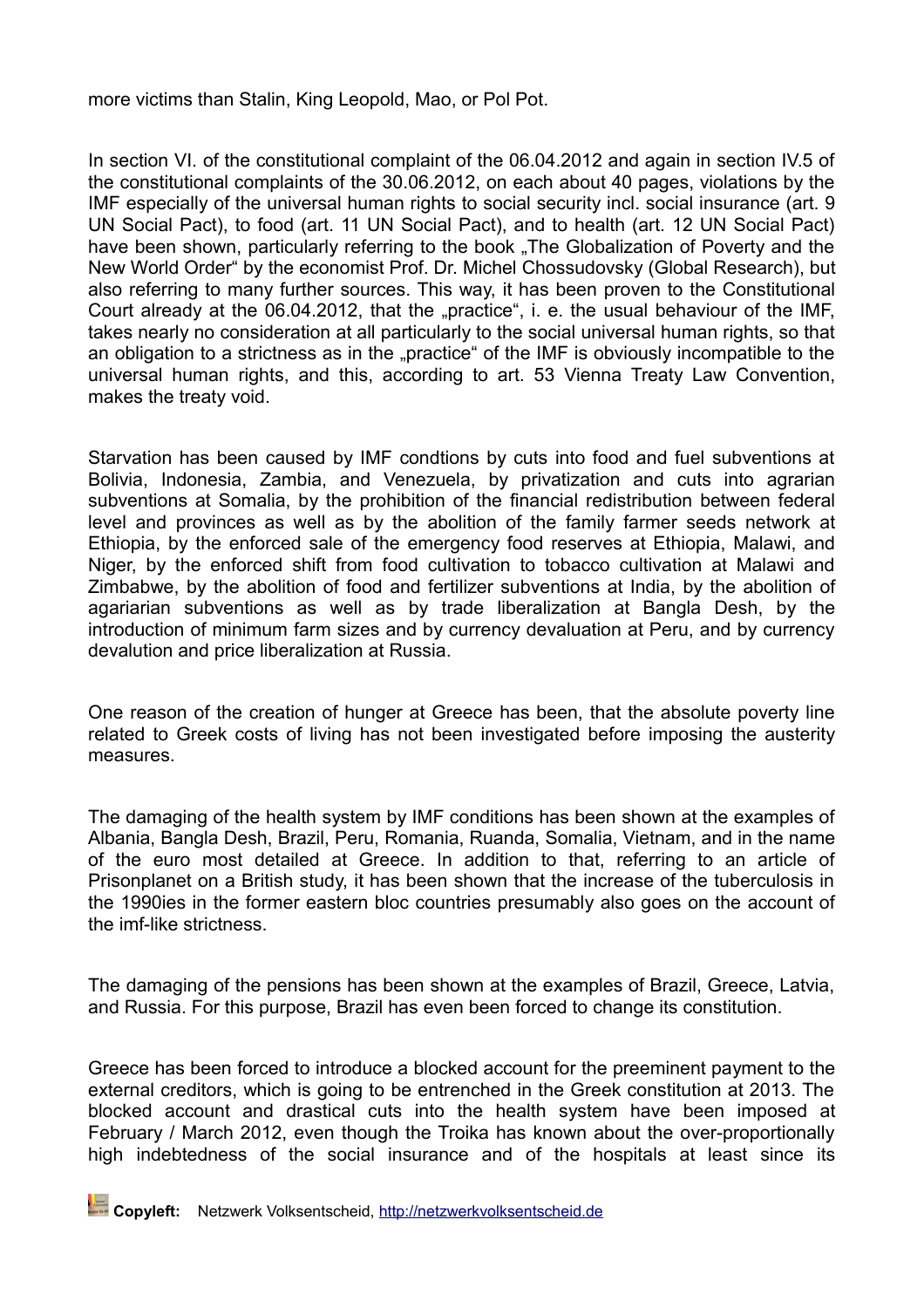memorandum of understanding of July 2011.

As Budhoo has exposed at 1991, also the tightening of credit conditions of the World Bank by the IMF and the illegal addition of further political credit conditions to the states drafted by big banks, additionally to those drafted by the IMF, belong to the "strictness" of the IMF. This practice is now going to be legalized for the first time within in the state insolvency procedure of the ESM in the way, that the private creditors directly impose conditions on the states on the basis of art. 12 par. 3 ESM Treaty, of "collective action clauses" connected to this in all new government bonds, and of changes of the national laws on the administrating of the public debts.

It can however, remain debatable, if the strictness of art. 136 par. 3 s. 2 TFEU goes so far, that it systematically or broad scale goes up to the violaton of art. 7 Roman Statute, because already the obligation to make conditions, whose strictness goes up to the incompability with the universal human rights, leads to the nullity according to art. 53 Vienna Treaty Law Convention. And the universal human rights set much earlier limits than the universal criminal law.

Regarding art. 136 par. 3 s. 2 TFEU, it is to be added aggravatingly, that the TFEU even claims to have a rank above the universal human rights (art. 1 TEU, art. 51 TEU, declaration 17 in the appendixes of the TEU and the TFEU).

Regarding the Lisbon judgement of the 30.06.2009, the voidness of the TEU has been avoided at that time by deciding in no. 255 + 342 of the judgement, that all prescriptions of the Common Foreign and Safety Policy (CFSP), among whom art. 21, 22, 42, and 43 TEU (in connection with the EU Safety Strategy) would have allowed military interventions of the EU all over the world on the basis of unclear legal terms like "crisis" or "failed states" and would have this way made the prohibition of aggressive war circumvenable, had to stay at a rank of normal international law and so below the UN Charter with its prohibition of aggressive war (art. 2 par. 4 UN Charter, art. 103 UN Charter). The decisive difference is, that at that time the judicial limitation has been done before the enactment of the Lisbon Treaty.

Before the 01.05.2013, the Constitutional Court has had the possibility to judge, that simply the second sentence with the obligation to the "strictness" must not be enacted, because for the enabling of the mechanisms as such only the first sentence would be enough. Or it could have judged, that the extent of the strictness as in the "practice" of the IMF only results from an important document of the time of the developing of art. 136 par. 3 s. 2 TFEU, and that it is not included in the text itself. The creation of a more important document, e. g. of a a reservaton of all member states under international law, or even only of a declaration of the Prime Ministers, that the "strictness" may only go as far, as the universal human rights allow it, would certainly have been more important for the interpretation than the statement of the economical and financial ministers of the 10.05.2010.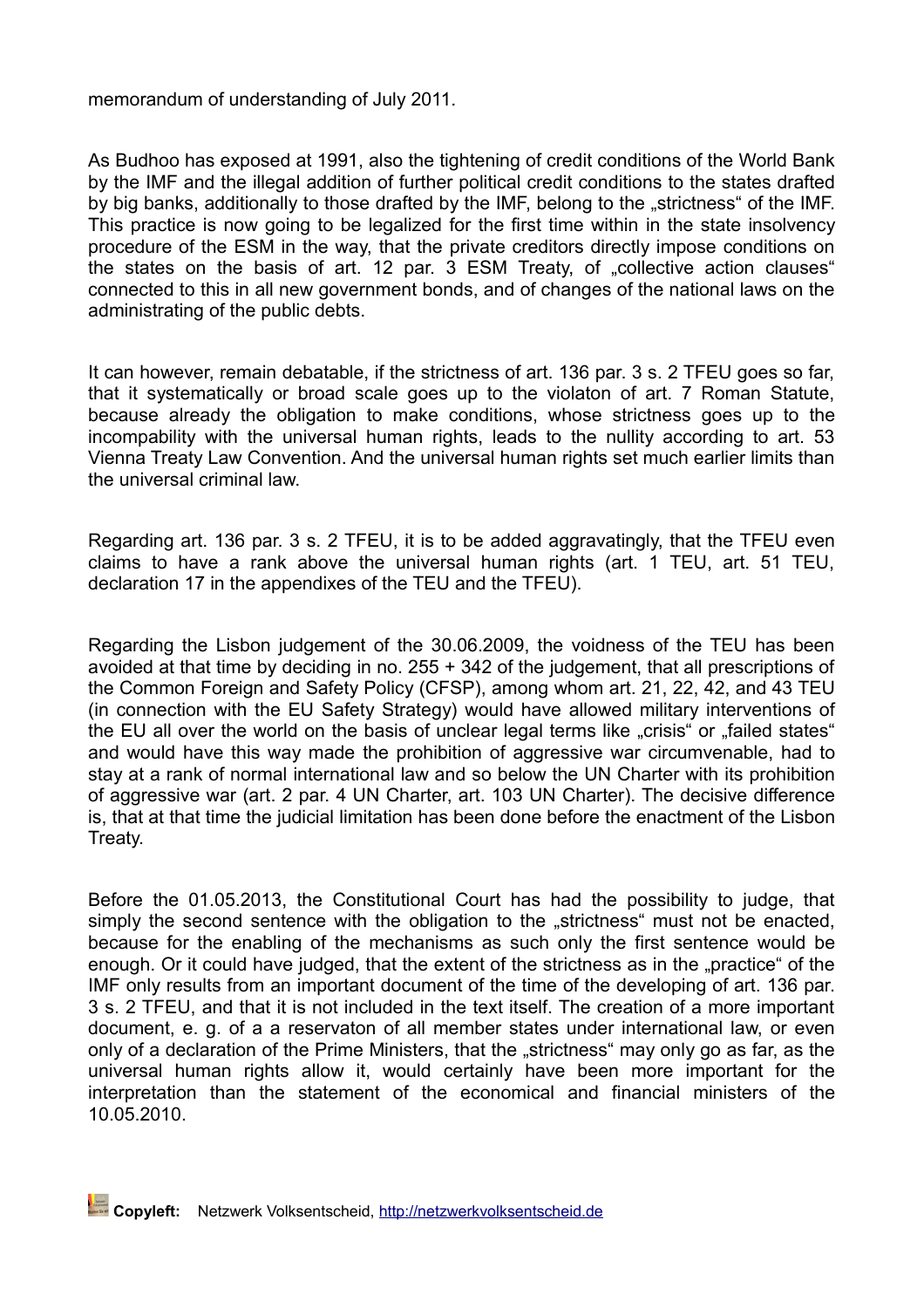This would have been no problem before the 01.05.2013. But it is very questionable, if this is still possible after the enactment.

The second senate of the Constitutional Court has now three possibilites. Firstly, it can ignore the voidness of the TFEU and so pave the way into a Europe-wide dictatorship. Its actions at the 19.04.2013 and the 22.04.2013 according to press declarations of the Constitutional Court hint to this direction.But this has been before the 02.05.2013. Secondly, it can confirm the voidness of the TFEU and so help the EU to get to a temporary inability to act and to a relieving adjournment for a more human new start. Or the senate perhaps still finds a solution, how to limit the "strictness" even after the enactment of art. 136 par. 3 TFEU. According to the legal point of view of the civic and human rights activist, this, however, would have to been done before the enactment, because art. 53 Vienna Treaty Law Convention does not provide for any later possibility of repair.

At the 12.09.2012, the same senate has had rejected the applications to interim injunction of the other 5 groups of plaintiffs, and has decided, in addition to that, that from that judgement on the senate only applies the structure principle democracy and the basic right to vote (but no other basic rights, structure principles, and universal human rights any more), in order to avoid political or economical damages, which could arise in the case of a bankruptcy of any state of the eurozone.

In addition to that, it has been decided at the 12.09.2012, that Germany has to preliminarily pay every capital requirement by the ESM (without any possibility to withhold the payment for the prior check of the legality of the requirement). And that in combination with the denial of any protection by the Constitutional Court even to life, human dignity, health, or property.

The preliminary judgement of the 12.09.2012 collides particularly clearly with the state obligation "European integration" (art. 23 par. 1 s. 1 Basic Law), according to which Germany is obliged, "for the realization of a united Europe" to be involved "in the European Union", "which is obliged to democratical, rule of the law, social, and federal principles and to the principle of subsidiarity, and which guarantees a protection of basic rights, which is essentially comparable to the Basic Law."

Incompatible to this state obligation is letting happen, with open eyes, the voidness of the TFEU, is the unequal conducting of the case in collision with rule of the law, is the denial of the senate's protection for all basic rights, structure principles, and universal human rights – except for democracy and the right to vote, is to let happen fait accompli before the investigation of all decisive and new legal questions.

With letter of the 12.04.2013, Sarah Luzia Hassel-Reusing has filed new urgent applications to interim injunction, in order toe at least preliminary prohibit the imf-like strictness of the conditions.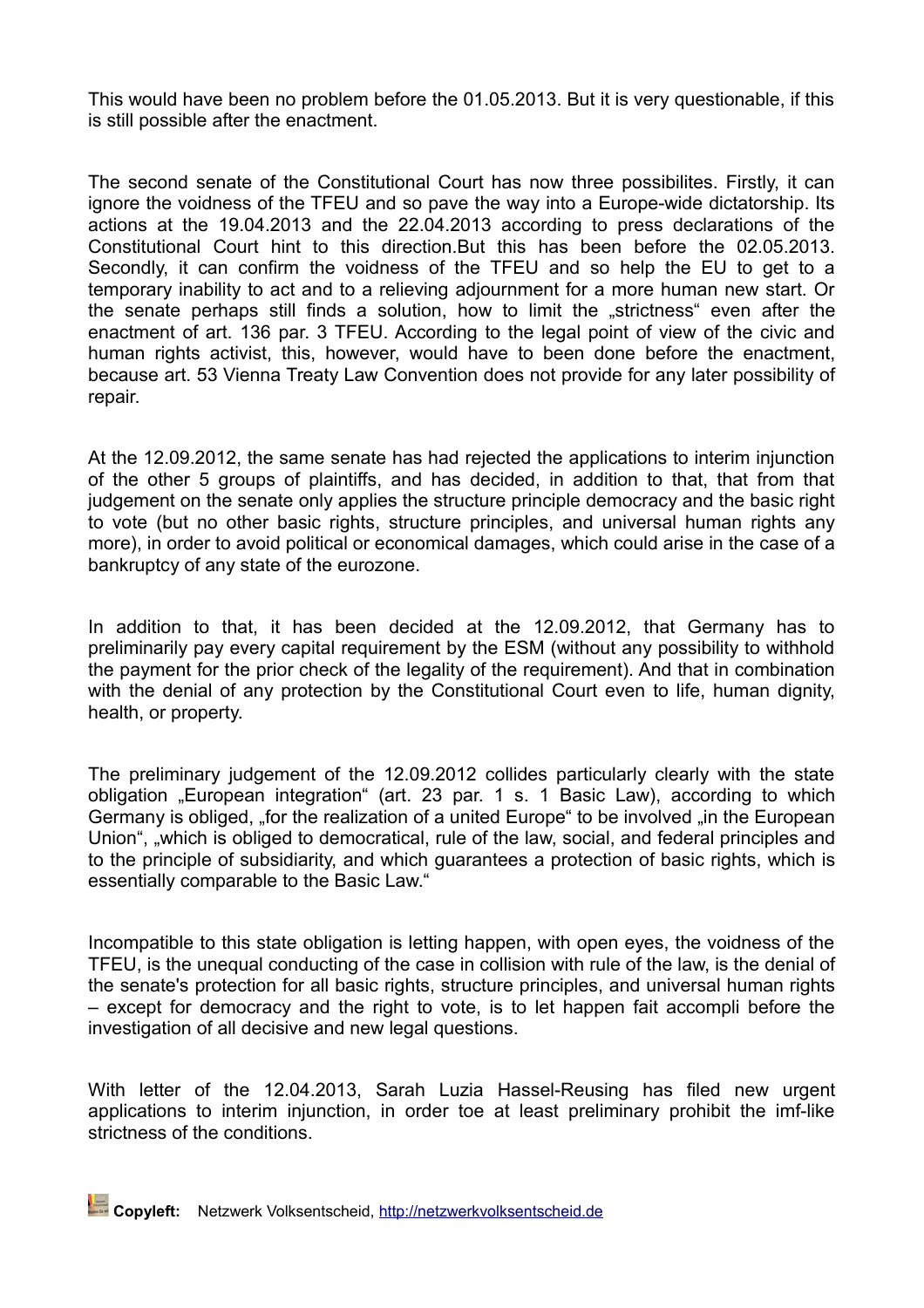In addition to that, she examined very concrete further direct and indirect connections of persons of the fincance elitist Bilderberg network to constitutional judges and to the group of plaintiffs using the NGO "Mehr Demokratie". Finally, she also has shown presumable militarist efforts of parts of the Bilderberg network in order to underline the necessity to distance oneself from that network, and be it by declaring oneself as biased. At the 19.04.2013, the senate has set the oral hearing in the main case for the other 5 groups of plaintiffs to the 11.+12.06.2013. The structuring of the hearing does not include the reapplication of the other basic rights, structure principles, and human rights, but only focuses, based on the preliminary judgement of the 12.09.2012, to further prescribe, how that judgement shall be implemented. And at the 22.04.2013, a delegation of the senate under the lead of the President of the Constitutional Court, Prof. Dr. Voßkuhle, has met, i. a., the President of the EU Commissioin (and Bilderberger) Jose Manuel Barroso. At the 02.05.2013, she has not only applied to state the voidness of the TFEU, but besides that, she also applied to state the suspected bias of Prof. Dr. Voßkuhle with regard to his cooperation, i. a., with Mr. Barroso and with Mr. Minister of Finance Dr. Wolfgang Schäuble at the new foundation for the university of Freiburg. At the same university, Prof. Dr. Voßkuhle is working in his second job.

Since the enactment of the Lisbon Treaty, the existence of the European Union is based on art. 1 TEU, so that the EU, even though the voidness of the TFEU, further exists. The existence of the most important institutions of the EU is based on art. 13 TEU and also remains unaffected by the voidness of the TFEU. Also the other contents of the TEU remain.

Also the EU Basic Rights Charter remains unaffected as well as art. 6 TEU, which makes the EU Basic Rights Charter binding. The protocols and declarations in the appendixes of TEU and TFEU also remain though the cessation of the TFEU, because the TEU still exists.

With the voidness of the TFEU at the 01.05.2013, however, the organs of the EU have, as far as their powers are based on the TFEU, become unable to act and so are given an adjournment. All actions, which are executed on the basis of an international treaty, which is void according to art. 53 Vienna Treaty Law Convention, have to be undone according to art. 71 Vienna Treaty Law Convention, as far as they have been executed since the beginning of the voidness. The creation of a new TFEU requires, according to art. 46 TEU. first a new EU Convent. That means enough time to create a new TFEU, which respects the preeminence of the national constitutions, of the UN Charter, and of the universal human rights.

The legal basis to initiate and to conclude EU regulations, EU guidelines, EU recommendations, and EU opinions (art. 288 TFEU), has vanished at the 01.05.2013. The EU secondary law created before the 01.05.2013, however, remains unaffected by that.

The biggest result ist, that the EU is, until the creation of a new TFEU, unable to conclude EU regulations, neither for obscuring (file number 2012/0011 (COD)), nor on seeds, nor to switch off refrigerators.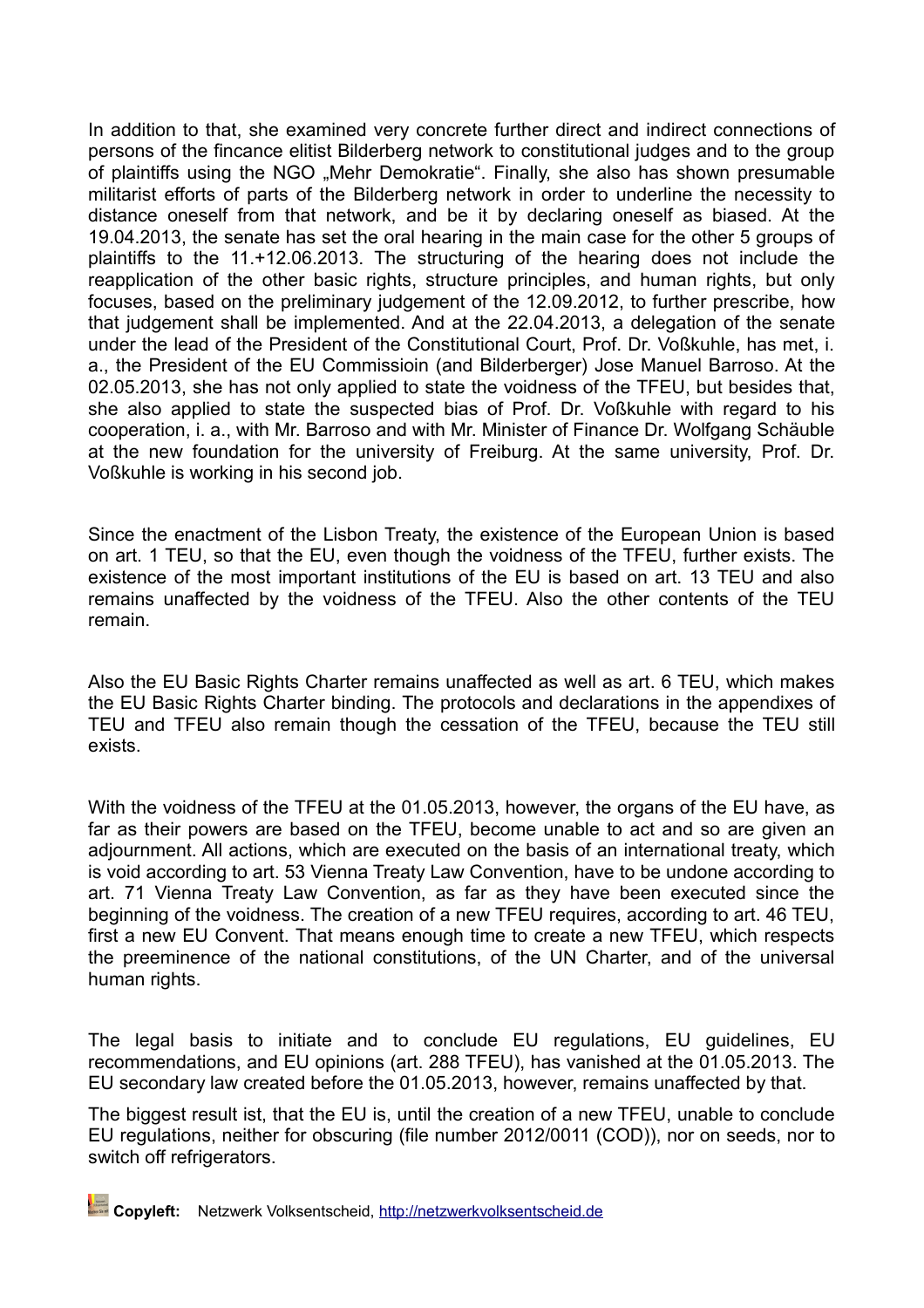The own legal personality of the EU (art. 47 TEU) remains. The legal basis in the TFEU for the EU Commission to conclude international treaties, however, has vanished, so that the EU Commission, since the 01.05.2013, cannot conclude valid international treaties any more. This is important, i. a., for the considered transatlantical economical union and for the cooperation of the EU Commission on memoranda of understanding within the scopa of EFSF and ESM, because also memoranda of understanding are international agreements.

The existence of the currency euro, which is based on art. 3 par. 4 TEU, remains unaffected by the voidness of the TFEU, also the existence of the ECB, which is based on art. 13 TEU. Also protocol no. 4 on the European system of central banks remains. The basical obligation of the EU member states to the euro, however, has vanished with the TFEU. All powers of the ECB, as far as they are based only on the TFEU, have fallen apart at the 01.05.2013.

The prescriptions of the TFEU on the euro have become void at the 01.05.2013. Among them is art. 126 TFEU, so that any further steps regarding the Stability and Growth Pact since the 01.05.2013 are illegal because of the vanished legal basis in the EU Primary Law, even though the respective EU regulations further exist. With the vanishing of art. 121 TFEU, also the regualtions on the imbalance procedure and on the preventive component of the Stability and Growth Pact have lost their basis in the EU Primary Law. While these regulations to a large part, but not completely, have already been ultra-vires in comparison to art. 121 TFEU and to art. 126 TFEU (sections V.2 – V.7 of the constitutional complaints of the 30.06.2012), they may not be applied any further in view of the vanishing of art. 121 and art. 126 TFEU, at least until the creation of a new TFEU with respective new legal foundations in EU Primary Law. Art. 122 TFEU as the basis in the EU Primary Law for the "Greece Support" and the EFSM has also vanished.

The EFSF Framework Treaty and the ESM Treaty as such remain even though the vanishing of the TFEU. Another question is, if the EFSF Framework Treaty and the ESM Treaty have to be prohibi-ted for other reasons. The EU institutions (EU Commission and ECJ), however, cannot be lent any more to these mechanisms within the scope of enhanced cooperation (art. 20 TEU), because the establishing of the areas of shared competence in art. 4 TFEU, for which an enhanced cooperation according to art. 20 TEU is possible, has vanished with the vanishing of the TFEU, so that the authorization in art. 20 TEU points to nothing.

The far-reaching inability to act of the organs of the EU also results from the vanishing of the prescriptions of art. 2 TFEU to art. 6 TFEU, which contain the distribution of powers between the EU and the member states.

The statutes of the ECJ further exit. The powers of the ECJ, as far as they are based on the TFEU, have, however, vanished at the 01.05.2013. Decisions of the ECJ before the 01.05.2013 remain unaffected by this.